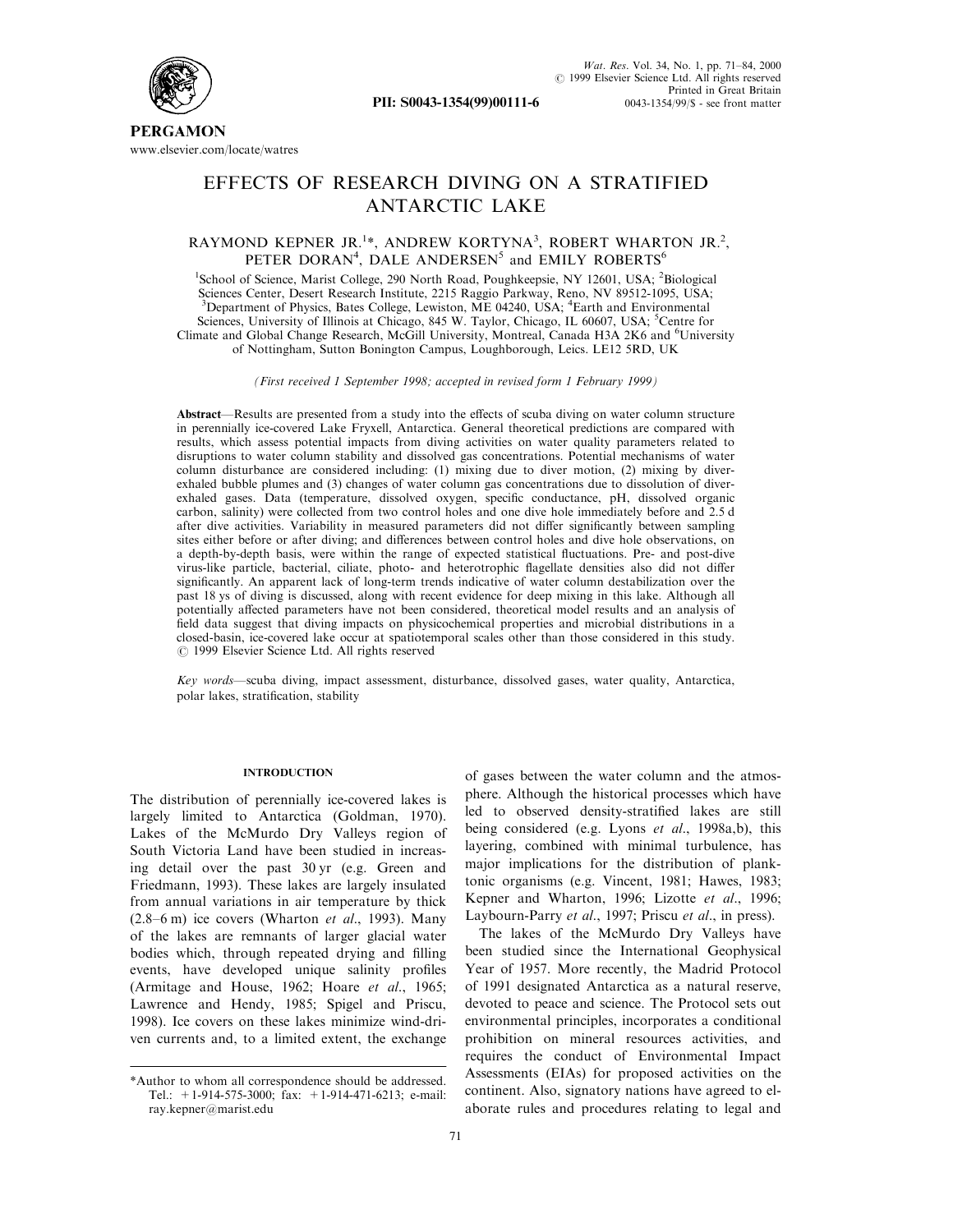

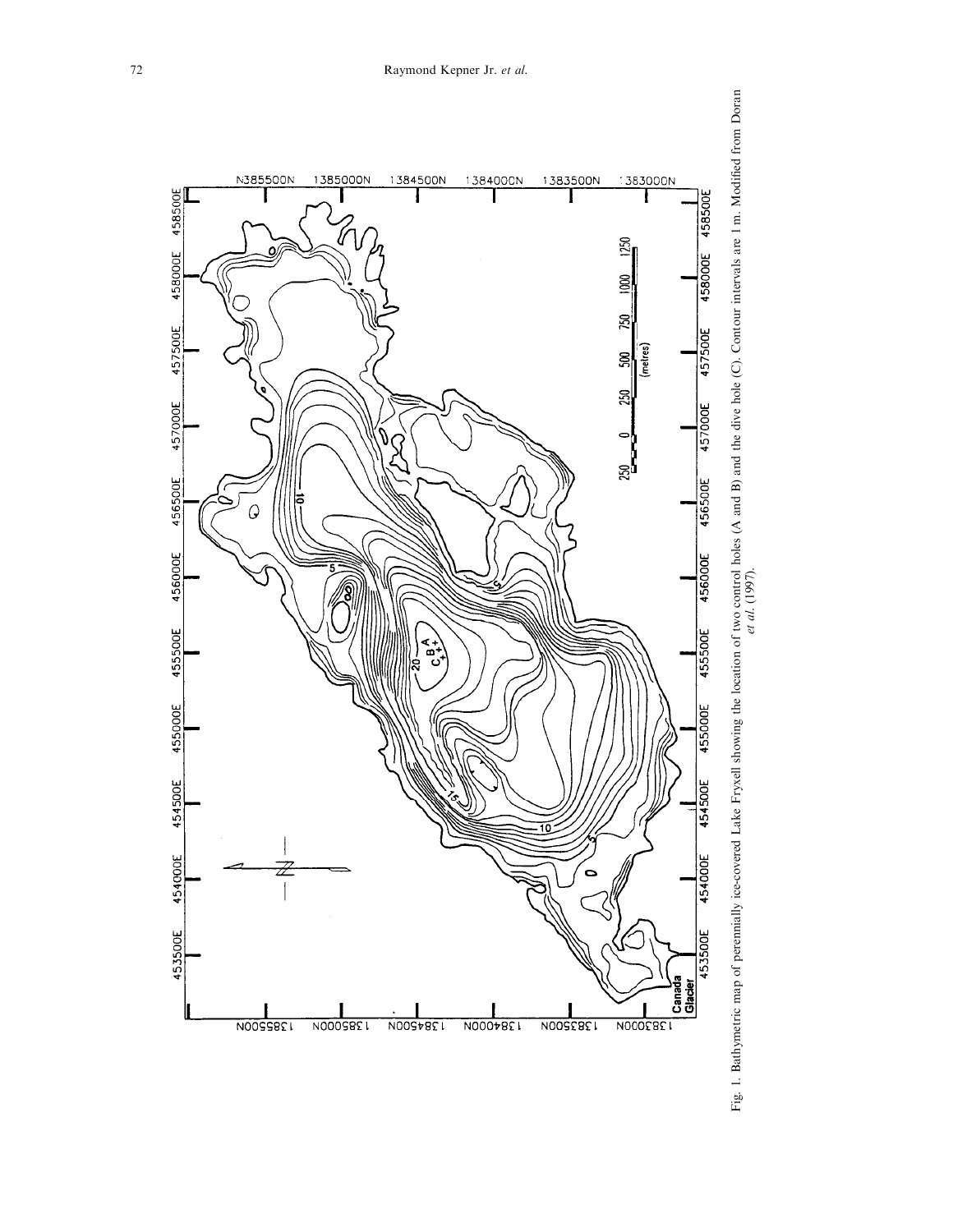practical responsibility for environmental damage arising from their activities. "Minor and transitory" are terms used in the Madrid Protocol to describe levels of effects proposed activities may have without requiring EIAs. These terms are not defined in the Protocol, yet it is important to evaluate the potential impacts of activities in Antarctica even in the absence of specific definitions. Given that lakes of the dry valleys are unique on Earth and have properties which are used as indicators of regional and global climate change, it behooves the scientific community and public at large to preserve their pristine nature to the maximum extent possible.

The present study has been prompted by concerns regarding environmental impacts (the terms impacts and effects are used here synonymously) of research activities within Antarctica's pristine natural environments (e.g. Jezek and Tipton-Everett, 1995; Vincent, 1996). Research diving is one of many potentially disruptive activities requiring objective evaluation. A recently formulated Environmental Code of Conduct for researchers working in the McMurdo Dry Valleys (Vincent, 1996) states, "Avoid swimming or diving in the lakes if at all possible. These activities could contaminate the water body and physically disturb the water column, delicate microbial communities and sediments.'' Research diving in lakes is currently considered to be a moderate, high or unacceptably high environmental impact activity, depending upon the scale and location of the activity (Vincent, 1996). This study has been conducted because an awareness of potential environmental impacts is prerequisite to the development of proper management strategies for this scientifically important region of Antarctica.

In this paper, we report the results from a theoretical analysis and field study designed to investigate effects of scuba diving on the stratified water column of an Antarctic lake. To our knowledge, this study represents the first attempt to quantify the potential impact of diving on any lake system.

# SITE DESCRIPTION

Lake Fryxell is a perennially ice-covered, highly stratified, closed-basin lake located at the eastern end of Taylor Valley ( $77^{\circ}37'$ S,  $163^{\circ}8'E$ ) at an elevation of 18 m above mean sea level (Fig. 1). Several glacial meltwater streams drain the 230 km<sup>2</sup> watershed. These streams typically flow for 4-8 weeks during the austral summer. Depending upon summer air temperatures, a  $1-10$  m wide icefree moat usually forms around much of the lake margin. This moat typically comprises  $\leq 3\%$  of the lake's total surface area, hence the amount of wind energy available to directly mix the water column is negligible (Spigel and Priscu, 1998). For a given wind speed and area of open water, the energy flux into the water column can be estimated. The average 1 December through 31 January wind speed at Lake Fryxell is  $3.6\pm0.1$  m s<sup>-1</sup> (Doran, unpublished data). This would yield an approximate energy flux of  $6.3 \times 10^{-6} \text{ W m}^{-2}$  to open moat water (Schladow and Fisher, 1995), meaning that an average of 4.5 W or  $3.9 \times 10^5$  J d<sup>-1</sup>, is deposited into Lake Fryxell for every 1% of the total lake surface that is ice-free. Assuming 30 d of entirely open moat per year, this works out to roughly  $3.5 \times 10^7$  J yr<sup>-1</sup> of wind-deposited energy.

The average annual influx of meltwater to Lake Fryxell between 1990 and 1995, excluding direct glacial input and non-gaged streams, was  $1.3 \times 10^6$  m<sup>3</sup> (USGS unpublished data, see http:// srvdwimdn.er.usgs.gov/hrhdocs). The liquid portion of Fryxell can be divided into two parts: (1) a lowsalinity, oxygenated, low-dissolved organic carbon (DOC) epilimnion with a volume of  $1.1 \times 10^7$  m<sup>3</sup> and (2) a saline, anaerobic, high-DOC hypolimnion lying below a depth of 8 m, with a volume of  $1.4 \times 10^7$  m<sup>3</sup> (Doran *et al.*, 1997). By volume, the majority of water in the lake is actually ice, which covers the lake with a mean total thickness of approximately 5.5 m (Table 1). The water column below this ice is highly stable, with stabilities ranging from 0.5 to  $1.0 \times 10^{-3}$  m<sup>-1</sup> (Spigel and Priscu, 1998). This is four to eight times higher than the stability of a typical freshwater thermocline (Spigel and Priscu, 1998).

In addressing possible effects of diving, we initially asked two questions. What is the equilibrium state of Lake Fryxell? That is, would a small perturbation of the system tend to be ampli fied or dissipated? If the equilibrium state were unstable, in the dynamical systems sense rather than the traditional limnological sense, then a relatively small perturbation might initiate cascading reactions causing the system to move toward a new equilibrium. By definition, a stable state would, upon being disturbed, tend to return to its initial state. If the system does in fact reside in a stable state, then are dive-related perturbations sufficient to push the system far enough from its equilibrium state to significantly affect the physical, chemical, and/or biological character of the lake?

In actuality, Lake Fryxell is not strictly in a state of static equilibrium (a state which would only be realized with uniform, unchanging, isothermal and isohaline profiles); a fact betrayed by its existing temperature gradient. Temperatures range from  $0^{\circ}$ C at the ice-water interface to approximately  $2.7^{\circ}$ C in midwater portions ( $\approx 10-13$  m) of the lake. The insulating quality of the thick ice cover, along with the immense thermal inertia of the ice-water system, virtually ensure that Fryxell exists in a de facto state of dynamic equilibrium in which the influx of solar radiation and continuous material and energy transfers between the atmosphere and underlying sediments lead to an approximate steady state in the lake. Although Lake Fryxell does not occupy a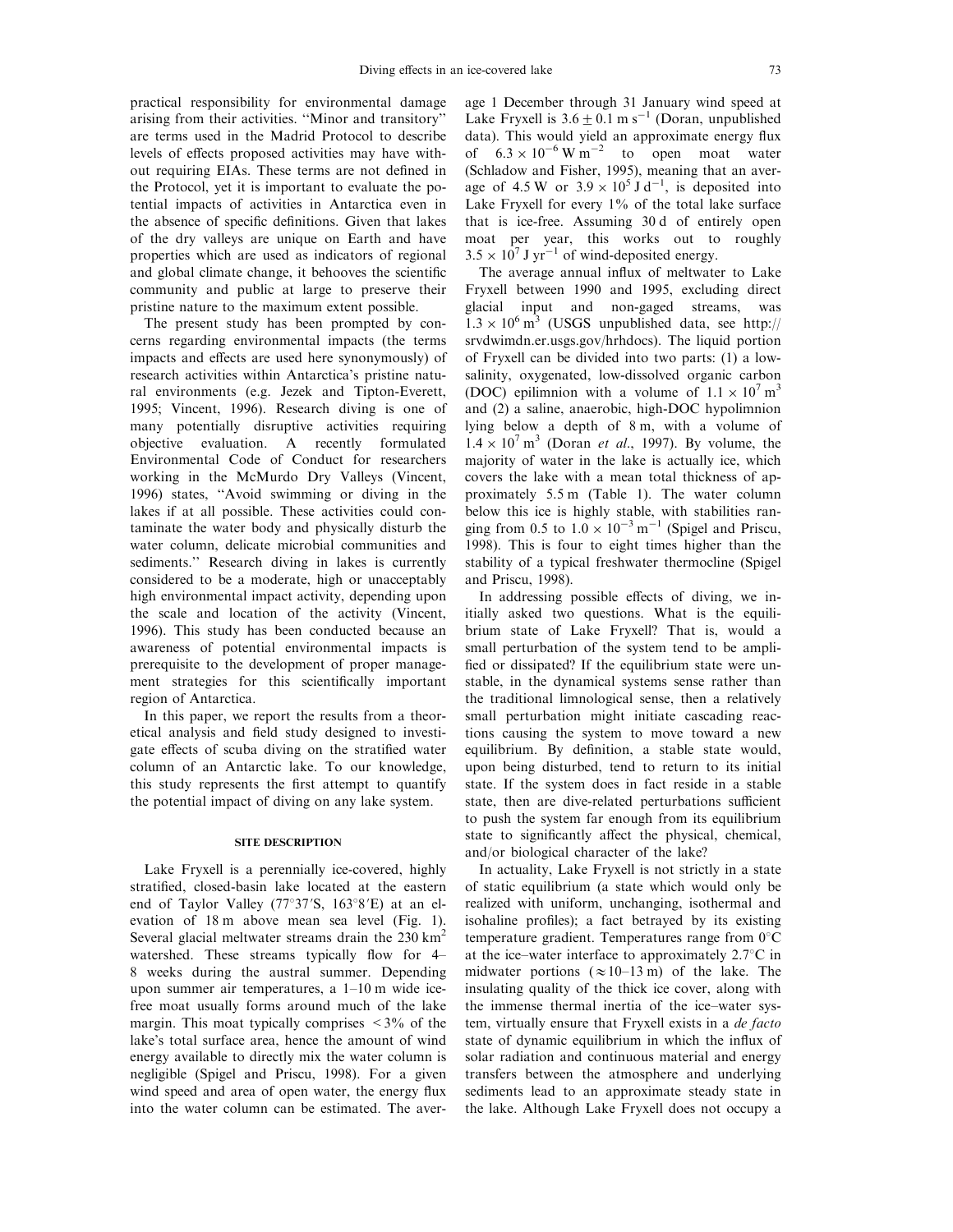Table 1. Morphometric data for Lake Fryxell (Doran et al., 1997)

| Maximum length                 | 5.84 km            | Surface area            | $7.08 \text{ km}^2$               |
|--------------------------------|--------------------|-------------------------|-----------------------------------|
| Maximum breadth                | $2.06 \mathrm{km}$ | Mean depth              | 7.60 <sub>m</sub>                 |
| Maximum depth <sup>a</sup>     | 20.0 <sub>m</sub>  | Shore line development  | 2.20                              |
| Average ice thickness          | $5.50 \text{ m}$   | Volume of liquid water  | $2.52 \times 10^7$ m <sup>3</sup> |
| Average ice depth <sup>a</sup> | $4.70 \text{ m}$   | Volume of water as ice. | $2.83 \times 10^7$ m <sup>3</sup> |

<sup>a</sup>At piezometric water level in ice drill holes.

true static equilibrium state, its thermal profile appears to be stable from year to year and recent thermal profile data are similar to those obtained as much as 35 yr ago (e.g. see Hoare et al., 1965). This is important because temperature acts as a nearly passive tracer of water column disturbance. Density and resulting stability gradients in Lake Fryxell are controlled almost entirely by the concentration of dissolved solids (i.e. "salinity", Spigel and Priscu, 1998). Perturbations introduced each summer during moat melting, meltwater inflow and scientific work do not appear to send the system cascading towards another, significantly different state. The density gradient associated with both salinity and temperature will cause any parcel of water moved a relatively small vertical distance from its equilibrium position to tend to migrate back to its original position rather than cause any kind of cascading destabilization effect. Nevertheless, during the movement of any water parcel, irreversible changes occur over a limited spatiotemporal range. If the frequency and spatial scale of observations do not match those at which these changes occur, we will observe a temporally stable density gradient in the lake.

Lake Fryxell's dissolved oxygen (DO) distribution also does not represent a state of static equilibrium, since there is a net flux of  $O<sub>2</sub>$  from supersaturated epilimnetic waters to  $O_2$ -depleted bottom waters. Previous work on nearby Lake Hoare  $(77°38'S,$  $162°53'E$ ) has identified net sources and sinks for water column  $O<sub>2</sub>$  including: (1) the enrichment of DO near the surface by the seasonal formation of new ice,  $(2)$  downward transport of DO by diffusion to benthic microbial mats and anaerobic bottom waters and (3) lateral transport of  $O_2$  (Wharton *et* al., 1986, 1987; Craig et al., 1992). Also, during autumnal moat freezing, solute-enriched water excluded from ice may sink as density currents to the bottom of the lake (Miller and Aiken, 1996), conceivably affecting gas concentrations.

Aiken et al. (1991) estimated the mixing potential of Lake Fryxell by calculating the stability of the water column  $(5-18 \text{ m})$  as a function of its density. Using the empirical relationship of Quay (1977), they obtained a vertical eddy diffusion coefficient  $(K_z)$ , of  $5.9 \times 10^{-5} \text{ cm}^2 \text{ s}^{-1}$ . The  $K_z$  is inversely related to water column stability. Lerman (1988) reported  $K<sub>z</sub>$  values for stratified lakes ranging from  $10^{-2}$  to  $10^{2}$  cm<sup>2</sup> s<sup>-1</sup>, at least three orders of magnitude higher than that calculated for Lake Fryxell.

Other recent studies indicate that stability in Lake Fryxell is extremely high and that there appears to be little vertical mixing compared with other freshwater lakes (Hood et al., 1998; Spigel and Priscu, 1998). This great stability, along with smooth temperature and salinity profiles, suggests that vertical transport of dissolved solutes is dominated by processes of molecular diffusion (Spigel and Priscu, 1998), although additional transport mechanisms have recently been suggested (Miller and Aiken, 1996; Tyler et al., 1998).

### THEORETICAL ANALYSIS

In this section, we analyze and evaluate the magnitude of three potential mechanisms by which research divers might impact the water column of Lake Fryxell. These include: (1) mixing due to diver motion, (2) mixing by diver-exhaled bubble plumes and (3) changes of water column gas concentrations due to dissolution of diver-exhaled gases. Considering Lake Fryxell as a relatively stable, dissipative system, methods have been chosen to limit uncertainties and simplifying assumptions have been made conservatively such that potential errors in analyses tend to overestimate the magnitude of diver impact.

# Diver motion

A diver typically achieves forward momentum by pushing a volume of water backwards. This volume of water, although initially moving as a collective mass, soon dissipates into chaotic turbulent motion. A diver moves forward by converting stored chemical energy, through muscular activity, into random turbulent motion within the fluid, which is available to mix the stability profile of a water column through induced diffusive mechanisms. In the treatment that follows, it is assumed that the energy deposited into the fluid through propulsion is effective at destabilizing the water column with an efficiency of 1.0. We acknowledge that this assumption is a gross overestimate since mixing efficiencies are found to range between 0.05 and 0.25 (Imboden and Wüest, 1995).

Provided we know the force,  $\vec{F}$ , with which a diver is propelled, the amount of energy deposited into the water column is easy to calculate. The work performed by a force, acting over a distance,  $\vec{s}$ , is defined as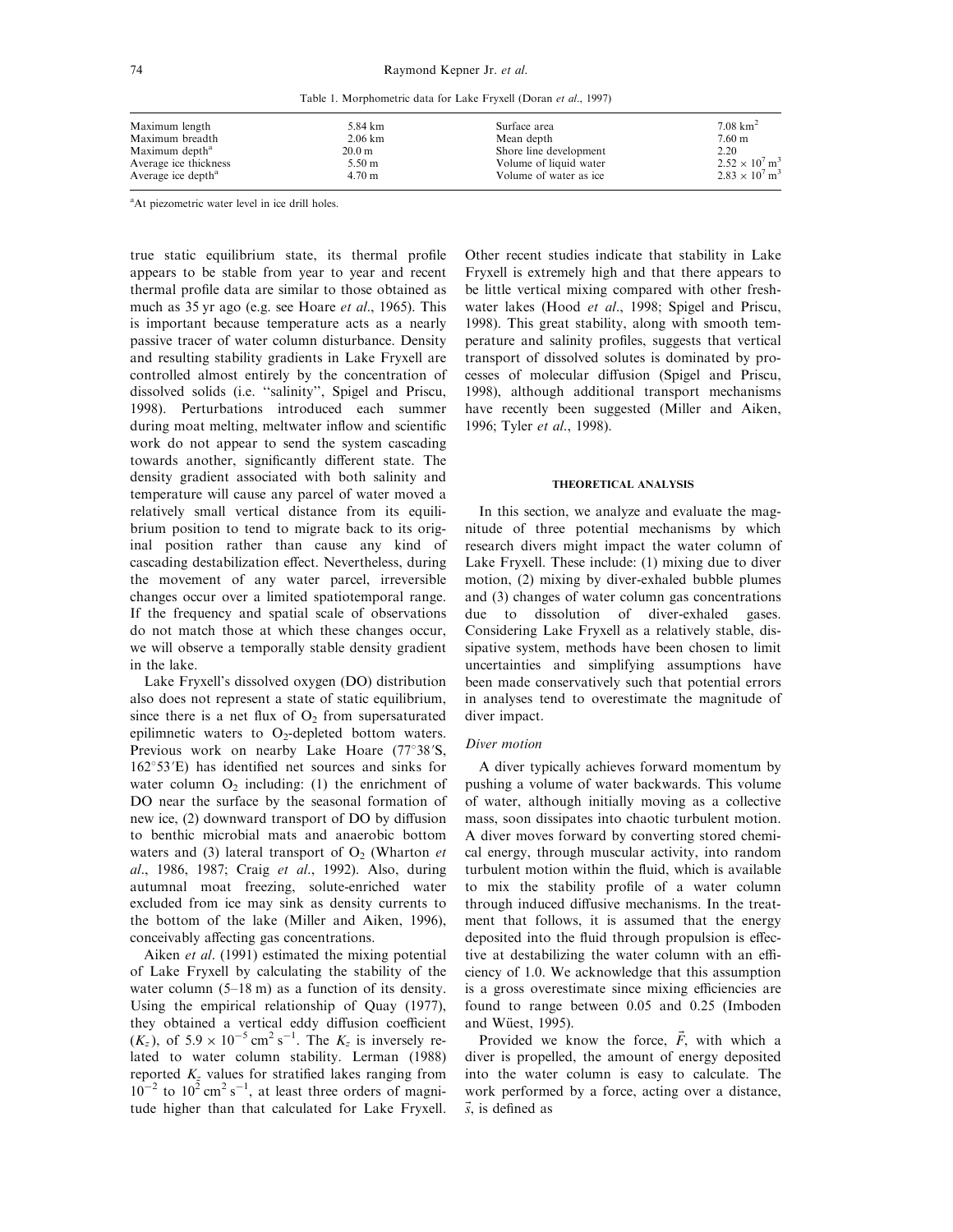$$
W = \int_{s} \vec{F} \, d\vec{s}.\tag{1}
$$

The force produced by a diver can either be estimated using Newtonian mechanics or measured directly. Sarich and Chatterton (1984) performed such measurements by towing a fully outfitted diver in a ship model towing tank. They found  $0.5 \text{ m s}^{-1}$ to be the practical upper limit on swimming speed, and an average diver would have to exert approximately 21 N to overcome drag forces at such a speed. Based on  $O_2$  consumption data, Sterba (1990) reported that the optimal swimming speed for a dry suit diver in very cold water is  $0.26 \text{ m s}^{-1}$ . Combined with the fact that, on average,  $\langle 20\% \rangle$  of actual in-water time is spent actively swimming during a research dive, the average swimming speed during a typical dive in Lake Fryxell would be well below  $0.5 \text{ m s}^{-1}$ . Nevertheless, we will use this high speed to insure that we are considering an extremum of energy deposition. Knowing the force,  $\overline{F}$ , the swimming speed, v, and the duration of a dive,  $t$ , equation (1) can be recast into a form that will yield the energy deposited by a single research dive:

$$
W = Fvt.
$$
 (2)

Assuming that a dive lasts for about 45 min, the amount of work done during a typical research dive becomes

$$
W = 21 \text{ N} \times 0.5 \text{ m s}^{-1} \times 2700 \text{ s} = 2.8 \times 10^4 \text{ J}
$$

To assess the impact associated with deposition of this quantity of energy, we compare it to the total energy stored in the stratification of the water column. How does the energy produced by the diver compare to the total energy needed to adiabatically mix the water column? Consider the center of mass of a completely mixed isopycnal lake:

$$
Z_{\text{CM,M}} = \frac{\int_{v} z \, dm}{\int_{v} dm} = \frac{\int_{v} z \rho \, dV}{\int_{v} \rho \, dV} = \frac{\int_{0}^{h} zA(z) \, dz}{\int_{0}^{h} A(z) \, dz}
$$

$$
= \frac{\int_{0}^{h} zA(z) \, dz}{V} \tag{3}
$$

where z is the lake depth, dm is a mass element,  $dV$ is a volume element,  $\rho$  is the density of water,  $A(z)$ is the horizontal area of the lake as a function of depth and  $h$  is the maximum depth under consideration, in this case, the lake bottom. Further, the center of mass of a density-stratified lake is

$$
Z_{\text{CM},S} = \frac{\int_{v} z dm}{\int_{v} dm} = \frac{\int_{0}^{h} z\rho(z)A(z) dz}{\int_{0}^{h} \rho(z)A(z) dz}
$$

$$
= \frac{\int_{0}^{h} z\rho(z)A(z) dz}{M}
$$
(4)

where  $\rho(z)$  is the depth-dependent water density and  $M$  is the total mass of water in the lake, with  $g$ being the acceleration due to gravity. The difference in potential energy between a mixed and stratified water column is

$$
\Delta U = U_{\rm M} - U_{\rm S} = MgZ_{\rm CM,M} - MgZ_{\rm CM,S} \tag{5}
$$

Substituting the explicit forms of  $Z_{\text{CMM}}$  and  $Z_{\text{CM},S}$  into equation (5) and reducing, yields

$$
\Delta U = g \int_0^h [\bar{\rho} - \rho(z)] z A(z) dz \tag{6}
$$

where  $(M/V) = \bar{\rho}$ .

Using measured temperature and salinity profiles, together with hypsographic curves for Lake Fryxell, we calculate that the energy required to mix the entire lake is approximately  $2.0 \times 10^9$  J. The energy required to mix a discrete cylinder of water with a radius of 50 m (the maximum extent of most tethered dives) and a depth of 18 m (the maximum depth of Lake Fryxell) is  $1.1 \times 10^7$  J.

In comparison, one 45 min dive would impart  $(2.8 \times 10^4 \text{ J})/(2.0 \times 10^9 \text{ J}) = 1.4 \times 10^{-5} \text{ or } 0.0014\%$ of the energy needed to mix the entire stratified lake. The same dive would impart  $(2.8 \times$  $10^4$  J)/(1.1 × 10<sup>7</sup> J) = 2.5 × 10<sup>-3</sup> or 0.25% of the energy needed to mix the previously described hypothetical cylinder of water, 50 m in radius. Additional comparisons can be made to the estimated  $3.5 \times 10^7$  J of wind-deposited energy entering Lake Fryxell each year. We reiterate that our estimate of mixing effects due to diver motion is a gross overestimate because of assumptions regarding mixing efficiency and diver swimming speed.

Another means of estimating the effects of research diving on Lake Fryxell is to compare the natural vertical eddy diffusion rate, cited earlier as  $5.9 \times 10^{-5}$  cm<sup>2</sup> s<sup>-1</sup> (Aiken *et al.*, 1991), to the diffusion rate induced by the internal dissipation of the diver-deposited energy. Using a model introduced by Ozmidov (1965), Fischer et al. (1979) expressed the induced eddy diffusion coefficient,  $K_{zi}$ , as

$$
K_{zi} = \frac{\alpha \Delta \rho g P h}{\Delta U N^2 \rho_0} \tag{7}
$$

where  $\alpha$  is a diffusion efficiency, assumed to be no larger than 0.05 (Imberger and Hamblin, 1982),  $\Delta \rho$ is the surface to bottom density difference  $(6.7 \text{ kg m}^{-3})$ , P is the power input to the water col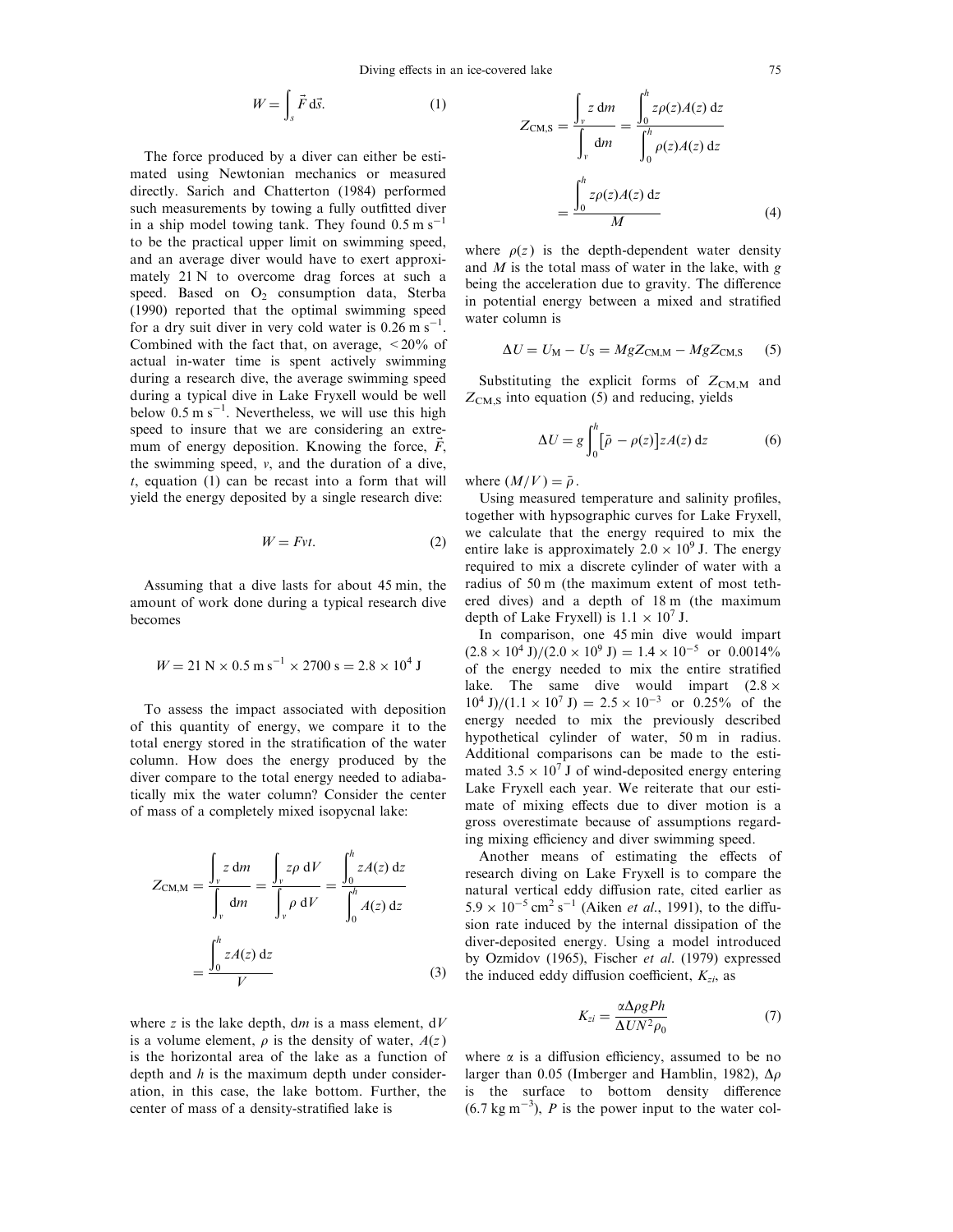umn,  $N$  is the stratification frequency (integrating equation (A.5) of Appendix A over measured temperature and salinity profiles of Lake Fryxell gives  $N = 0.088$  s<sup>-1</sup>) and  $\rho_0$  is a characteristic density of the water column. The maximum induced diffusion coefficient associated with the diver power input (i.e.  $P = \vec{F} \times \vec{v} = 10 \text{ W}$ ) is  $K_{zi} = 3.4 \times 10^{-5} \text{ cm}^2 \text{ s}^{-1}$ , which is on the same order of magnitude as the natural eddy diffusion coefficient. However, a more intense diving schedule might involve one 45 min dive per day, for which the energy input, averaged over a 24 h period, would be 320 mW. Given this scenario, the average induced diffusion coefficient would be  $K_{zi} = 1.1 \times 10^{-6}$  or a factor of 50 below the naturally occurring diffusion coefficient.

# Diver-exhaled bubble plumes

The second method we consider by which diving could perturb the stability profile of Lake Fryxell is through mixing due to the entrainment of water by bubble plumes from diver-exhaled gases. We employ the findings of Asaeda and Imberger (1993) who developed a double annular plume model applicable to stratified fluids with linear density profiles. A refinement of the equivalence strategy introduced by Lemckert and Imberger (1993) is used to extend Asaeda and Imberger's results to the realm of non-linear density profiles (Appendix A). Bubble plume behavior can be ascribed with the aid of two dimensionless parameters (Asaeda and Imberger, 1993). These include the effective buoyancy flux:

$$
M_H = \frac{Q_0 g h_a}{4\pi \alpha^2 h^2 u_s^3}
$$
 (8)

and the reduced inverse intrusion length:

$$
P_N = \frac{N^3 h^4 (h + h_a)}{Q_0 g h_a},
$$
\n(9)

where  $Q_0$  is the rate of gas flow at 1 atm., g is acceleration due to gravity,  $h_a$  is the equivalent atmospheric pressure head (typically 10.2 m), h is the maximum water depth under consideration, in this case, the depth of the bubble source,  $u_s$  is the slip velocity between the rising bubble plume and the entrained water column,  $\alpha$  is the entrainment coefficient and  $N$  is the buoyancy frequency as defined in Appendix A. Standard values for  $u_s$  and  $\alpha$  are  $0.3 \text{ m s}^{-1}$  and 0.083, respectively (Schladow, 1992). Assuming an air consumption rate of  $201 \text{min}^{-1}$ , as would be the case during continuous slow  $(0.13 \text{ m s}^{-1})$  swimming (Edmonds *et al.*, 1995),  $Q_0 = 3.3 \times 10^{-4} \text{ m}^3 \text{ s}^{-1}$ . Integrating equation (A.5) of Appendix A over measured temperature and salinity profiles gives  $N = 0.088$  s<sup>-1</sup>. Resulting values for the effective buoyancy flux and the reduced inverse intrusion length are  $M_H$ =3.0 × 10<sup>-2</sup> and  $P_N$ = 5.9 × 10<sup>4</sup>, assuming a bubble source at a depth of 18 m.

Calculations by Asaeda and Imberger (1993) indicate that values of  $M_H = 3.0 \times 10^{-2}$  and  $P_N = 5.9 \times 10^4$  correspond to a plume efficiency,  $\eta$ , of approximately 0.08. The plume efficiency is defined as  $\eta = \Delta E / (Q_0 \rho g h_a \ln(1 + h/h_a) \Delta t)$ , where  $\Delta E$  is the amount of buoyancy potential energy that is coupled into the fluid and  $Q_0 \rho g h_a \ln(1 + h/h_a)$  is the power required to isothermally compress air from the pressure  $\rho gh_a$  to the pressure  $\rho gh$  at the rate  $Q_0$ . Given  $\rho g h_a = 1$  atm and  $\eta < 0.08$ , this expression for  $\eta$  can be rearranged to give  $\Delta E$ /  $\Delta t = 3.5 \text{ J s}^{-1}$ , or for one 45 min dive,  $\Delta t$  $E = 9.5 \times 10^3$  J. This is roughly a factor of three below the energy input generated by the diver's locomotion (see above). Thus, mixing due to diver locomotion will be somewhat greater than mixing due to exhaled bubble plumes, although these two mechanisms will likely effect water column stratification to approximately the same order of magnitude.

### Gas dissolution

By considering both high and low impact scenarios for potential gas concentration disruptions, we establish the possible range over which our model diver might impact gas concentrations through the dissolution of exhaled gases. We first consider the case with respect to  $O_2$ , an atmospheric gas that is strongly stratified in Lake Fryxell. Although released atmospheric gases differ in their behavior (e.g. due to differences in ambient concentrations, solubilities, absolute saturation values, etc.), we consider DO as a proxy for other dissolved atmospheric gases released by divers.

The highest impact scenario assumes that a diver's entire gas exhaust would be completely dissolved into one layer of deep, anaerobic water [e.g. the 17-18 m  $(3.6 \times 10^4 \text{ m}^3)$  layer in Lake Fryxell]. Again assuming our model diver requires  $201$  min<sup>-1</sup> of air, 900 l would be used in one 45 min dive. Given that the fraction by weight of the atmosphere that is  $O_2$  is approximately 0.231, a 45 min dive would require the inhalation of  $0.27 \text{ kg}$  of  $O_2$ . Dissolving this amount of  $O<sub>2</sub>$  completely into the 1 m thick layer of Fryxell bottom water would increase average DO in this layer by less than  $0.01$  mg l<sup>-1</sup>, thus allowing tens of hours of diving before detectable changes in DO could be observed. Of course, it is more realistic to assume that only a fraction of inhaled  $O_2$  is actually exhaled and that even a smaller fraction of released  $O_2$  would dissolve in lake bottom waters, thus increasing deep diving time to hundreds of hours before changes in DO could be detected.

A lower impact scenario results when we assume that diver-exhaled gas bubbles rise immediately to the ice-water interface while having little interaction with the water column. In this case there will be negligible change in the concentration of dissolved gases in the water column. We have observed that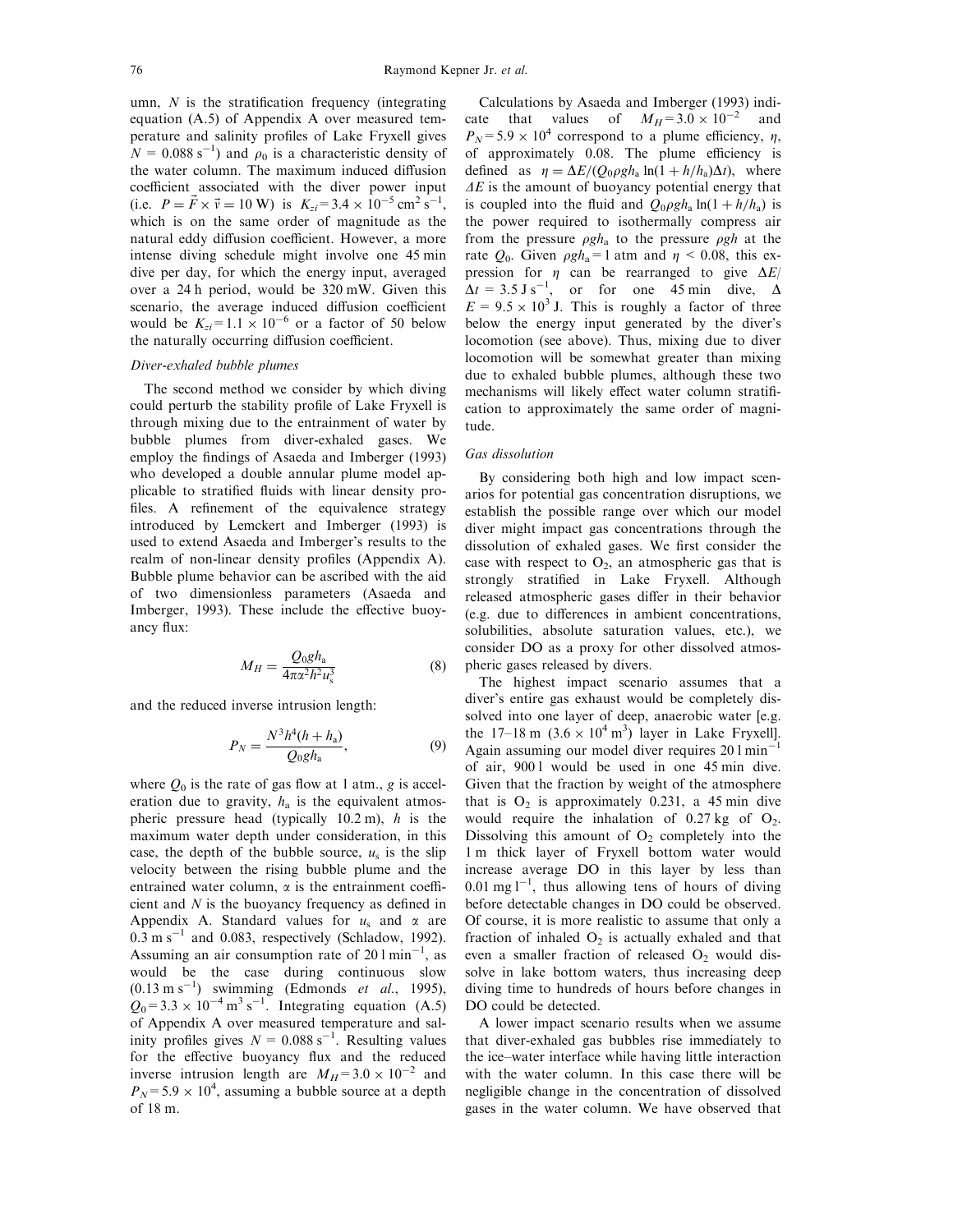bubbles naturally migrate to, and exit from, the dive hole when divers are within approximately 10 m in any horizontal direction. Moreover, during the austral summer when diving activities occur, the ice is often porous and fractured, allowing exhaled gases to escape rapidly to the atmosphere through the ice (Andersen et al., 1993; Wharton et al., 1993). Thus, it is likely that the majority of divergenerated gases escape to the atmosphere within minutes or even seconds of release.

The small proportion of exhaled gas that does not escape through the diver access hole, or cracks in the ice, will collect under the ice. Here it will either dissolve into the water (unlikely in the case of  $O_2$ , considering supersaturated epilimnetic  $O_2$ conditions), or under appropriate circumstances, freeze into the bottom of the ice. When freezing does occur,  $40-70%$  of the gas located at the freezing front is incorporated into the bottom of the ice cover (Craig et al., 1992). Water freezes at the bottom (ice/water interface) while continually ablating from the top of the ice cover. Similar to detached pieces of benthic microbial mat (Parker et al., 1982), ice-incorporated gas bubbles will be gradually conveyed upwards. Assuming a steady-state ice cover thickness, an ablation rate of  $30-40$  cm yr<sup>-1</sup> (Henderson et al., 1965) and comparable mass loss by melting (Wharton et al., 1992); diver-derived gases frozen into the overlying ice of Lake Fryxell would ultimately be released to the atmosphere within 4-8 yr, as previously described for Lake Hoare (Wharton et al., 1992). In addition, gases that do dissolve in surface waters will have a relatively minor impact due to the large quantities of extant dissolved gases (e.g. Wharton et al., 1986, 1987).

Although the majority of exhaust gas either quickly escapes to the atmosphere or is frozen into the ice cover (Craig et al., 1992), we now consider  $O<sub>2</sub>$  dissolution into the upper 1 m layer. The mean DO concentration in this layer of water is approximately 14 mg  $l^{-1}$ . Assuming that exhaled air contains an  $O_2$  concentration equivalent to that of the dry atmosphere (i.e. again neglecting  $O_2$  consumed by the diver) and that all exhaled gas is dissolved completely in the 1 m surface layer of water, approximately 500 h of continuous diving would be required to increase this upper layer DO concentration by 0.1%.

To put these potential DO concentration changes into perspective, it is useful to compare diver-generated  $O_2$  inputs to the average annual DO input to Lake Fryxell via meltwater streams. Assuming that the streams are saturated with atmospheric  $O<sub>2</sub>$ , the average annual influx of meltwater delivers approximately 23,300 kg of  $O_2$  to the lake. This is equivalent to the amount of  $O_2$  which, under high impact circumstances, would be introduced during 65,170 h (2700 d) of continuous diving. This implies that, even if diver-generated gases could not escape the

lake and were completely dissolved in the water column, several scuba divers diving continuously for an entire field season would have no large-scale impact on water column DO concentrations.

Although temporary  $(< 8 \text{ yr})$ , localized (10 to  $50 \text{ m}$ ) increases in concentrations of specific gases in the overlying ice cover might be expected as a result of diving, these changes would be negligible at larger scales of consideration. Assuming that measured areal freezing rates and rates of  $O<sub>2</sub>$  incorporation into new ice on Lake Hoare (Craig et al., 1992) apply to Lake Fryxell, we estimate that  $9-12$  MT of  $O<sub>2</sub>$  is frozen into the Fryxell ice cover on an annual basis. This is three orders of magnitude more  $O_2$ than that potentially introduced in the form of diver-exhaled gas.

The effects of diving on trace gas concentrations have been addressed by considering data on current Lake Fryxell chlorofluorocarbon (CFC) concentrations (Tyler et al., 1998). Using best-fit curves fitted to mean CFC concentrations collected at specific depths and the hypsographic curve for Lake Fryxell (Doran et al., 1997), we estimated masses of CFCs 11, 12 and 113 on a whole-lake basis and compared them to amounts potentially released to the water column in diver-exhaled gas (Table 2). Calculations indicate that several hundred of years of continuous diving would be required to introduce the masses of CFCs currently present in Lake Fryxell. Based on this data, we conclude that diving constitutes a negligible source for water column CFCs.

#### FIELD ASSESSMENT

### Materials and methods

In addition to the theoretical analysis described above, a field study was designed to assess the direct effects of dive activities, i.e. those potential effects which are observable at the same time and location in which diving takes place. Indirect effects which are potentially caused by diving, but which are manifested later in time or farther removed in space, were not addressed by our field study.

Three dives were conducted on 24 November, 1996 in Lake Fryxell, with under-ice dive times of 24, 28 and 30 min. Tethered drysuit divers were instructed to direct activities away from control holes following descent. During the dives, researchers descended through the chemocline  $(8-12 \text{ m})$  and collected benthic material (sediment cores and grab samples) before returning to the surface. A total of approximately 57 diver-min were spent in hypolimnetic  $(>10 \text{ m})$  waters, while 25 min were spent in the upper water column. Dives were conducted with no conscious bias and were meant to be representative of typical research dives in Antarctic lakes.

Profiles of temperature, DO, pH, specific conductance and salinity were obtained from three holes in Lake Fryxell before and after dives using a HydroLab Surveyor  $2^{\omega}$  sensor array. According to manufacturer specifications, the temperature sensor is accurate to  $\pm 0.15^{\circ}$ C, DO to  $\pm$ 0.2 mg l<sup>-1</sup>, pH to  $\pm$ 0.2 standard units and specific conductance to 1% of the calibration range, this yields a precision in salinity measurements of  $\pm 0.20$  ppt. Control sample holes (A and B in Fig. 1) were located at least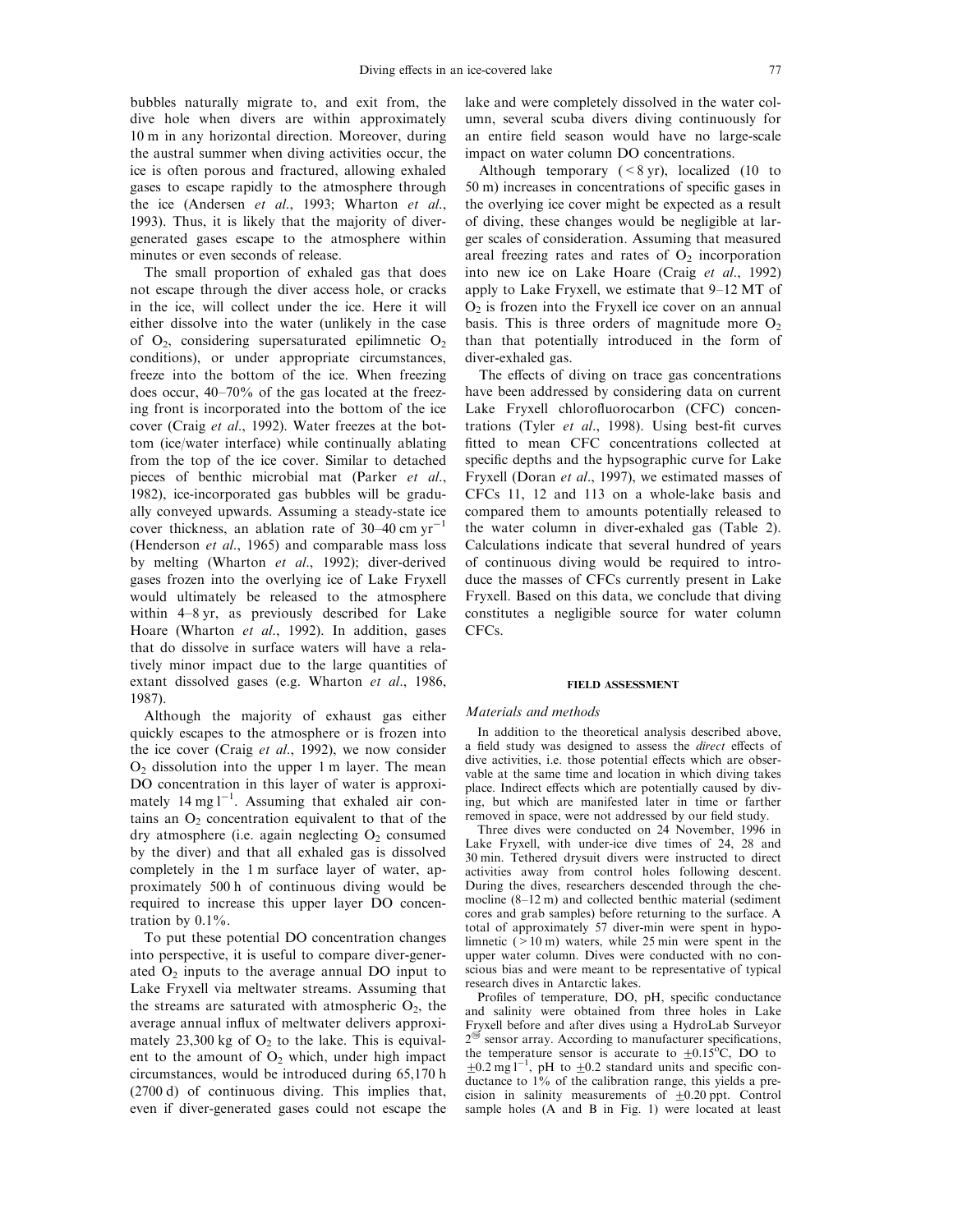Table 2. Summary of analysis for potential contribution of SCUBA diver-exhaled gases to existing Lake Fryxell pools of three specific **CFCs** 

|          |      | Lake Frysell total mass (g) <sup>a</sup> Assumed mean atm. (1978–1996) (ppty) <sup>b</sup> Diver exhaled (µl h <sup>-1</sup> $@STP$ ) Dive time for turnover (yr) <sup>c</sup> |      |      |
|----------|------|--------------------------------------------------------------------------------------------------------------------------------------------------------------------------------|------|------|
| CFC-11   | 27.6 | 230                                                                                                                                                                            | 0.28 | 1830 |
| $CFC-12$ | 1.9  | 375                                                                                                                                                                            | 0.47 | 543  |
| CFC-113  |      |                                                                                                                                                                                | 0.03 | 2236 |

<sup>a</sup>Derived from data of Tyler *et al.* (1998) <sup>a</sup>Derived from data of Tyler *et al.* (1998).<br><sup>b</sup>Parts per trillion by volume in the atmosphere.

<sup>c</sup>Continuous dive time necessary for introduction assuming complete dissolution, no degradation and diver-exhaled gas at 201 min<sup>-1</sup> as sole source for CFCs.

50 m from the dive hole  $(C$  in Fig. 1). Pre-dive profiles were obtained 3–6 h before diving and post-dive data were collected from all holes 60-64 h after completion of diving. For logistic reasons, this was the soonest that investigators could return to the study site. Water samples were also collected through these holes using a  $2.01$  Niskin bottle and analyzed in the laboratory for dissolved organic carbon (DOC).

Duplicate samples from control hole B and the dive hole were collected at six depths to determine total bacterial and flagellate densities. Samples were fixed in  $2\%$  $PO<sub>4</sub><sup>3</sup>$ -buffered glutaraldehyde and stored in the dark at 4°C. For bacterial counts, we used a modification of the method of Porter and Feig (1980). For bacteria, sample volumes of  $1-2$  ml were stained with  $4'$ , 6-diamidino-2-phenylindole (DAPI) and filtered onto black, 25-mm diameter,  $0.2 \mu m$  pore size, polycarbonate membrane filters. Duplicate UV epifluorescent microscopic direct counts of  $10$  Whipple grids were obtained for each prepared filter. For heterotrophic and phototrophic nanoflagellate (HNAN and PNAN, respectively) counts,  $20-50$  ml of each preserved sample was filtered onto black, 25 mm diameter,  $2.0 \mu m$  pore size polycarbonate membrane filters. Duplicate counts of 20 replicate Whipple grids were obtained using both UV and blue-light filter sets in order to distinguish between HNAN and PNAN based upon chlorophyll autofluorescence of PNAN. For ciliate counts, single samples of either 0.5 or 1.0 l were collected from the three sample holes and preserved in 1% acid Lugol's solution. Total ciliate densities were determined by Sedgewick-Rafter cell counts following sample concentration. Minimum detection limits for ciliates were either 1 or  $21^{-1}$  depending upon sample volume concentrated, and for flagellates, ranged from  $12$  to 50 ml<sup>-1</sup>, depending upon sample volume filtered and magnification used for examination of samples. Additional samples were collected from control hole A before and after diving as well as from the dive hole after diving. These samples were used for the determination of planktonic virus-like particle (VLP) densities according to the direct epifluorescence microscopy method of Hennes and Suttle (1995).

### Statistical analyses

Hydrochemical profile data were tested univariately by comparing single dive hole observations with the mean of observations from the two control holes (Sokal and Rohlf, 1981), giving one degree of freedom. In dimensions other than the vertical, we assumed a relatively homogeneous water column in the absence of diving impacts. Since the diving treatment was unreplicated and water column depth must be treated as a blocking factor, we considered observations one depth at a time and assessed differences for pre- and post-dive data separately. Differences were considered related to diving only if statistical differences between control and dive hole data post-dive were greater than differences observed prior to diving on a depth-bydepth basis. In an alternative approach, data from a particular hole collected at a particular time were pooled and variances of these profile data were compared using  $F$ -

tests. This approach could potentially indicate changes in the variability observed in profile data, possibly indicative of a diving impact.

Untransformed microbiological data were analyzed using Friedman's test, a nonparametric two-factor ANOVA equivalent. This test permits us to examine the primary effect of diving while considering depth as a blocking variable that is assumed not to interact with the primary factor. Friedman's S was calculated after obtaining mean bacterial, PNAN and HNAN densities from duplicate samples collected at each depth, both before and after diving. Samples obtained for ciliate and VLP densities were unreplicated and so Friedman's test was performed on raw data.

### RESULTS AND DISCUSSION

Significant differences between control holes and dive hole observations of various water quality parameters, on a depth-by-depth basis, were rare. Only those significant differences occurring between holes post-diving can be attributed to dive activities. Of 84 total comparisons, only three were cases where post-dive differences between control and dive hole values were greater than pre-dive differences and were also statistically significant (i.e.  $P < 0.05$ , Table 3). This number of significant differences is less than the number expected based on random statistical variations alone. The anomalous points are easily seen in the profile data (Fig. 2). For example, the single significant temperature difference was due to an unusually high value obtained post-dive at 4 m in the dive hole [Fig. 2(A)], perhaps resulting from a failure to allow the thermistor to equilibrate for a sufficient amount of time. The unusual DOC value obtained post-dive at 10 m from one of the two control holes [Fig. 2(E)] remains unexplained. The single significant difference in DO occurred at a depth of 17 m, a depth where DO concentrations are so low (often negative values were obtained below 14 m) that measurements made with the HydroLab instrument may be unreliable. With the exception of these three observations, there were no differences in water column profiles between sampling holes and/or sampling times (Fig. 2).

Treating water column physicochemical observations at different depths as replicate measures for a given sample hole allowed us to test for differences between coefficients of variation from readings obtained both before and after diving. Equality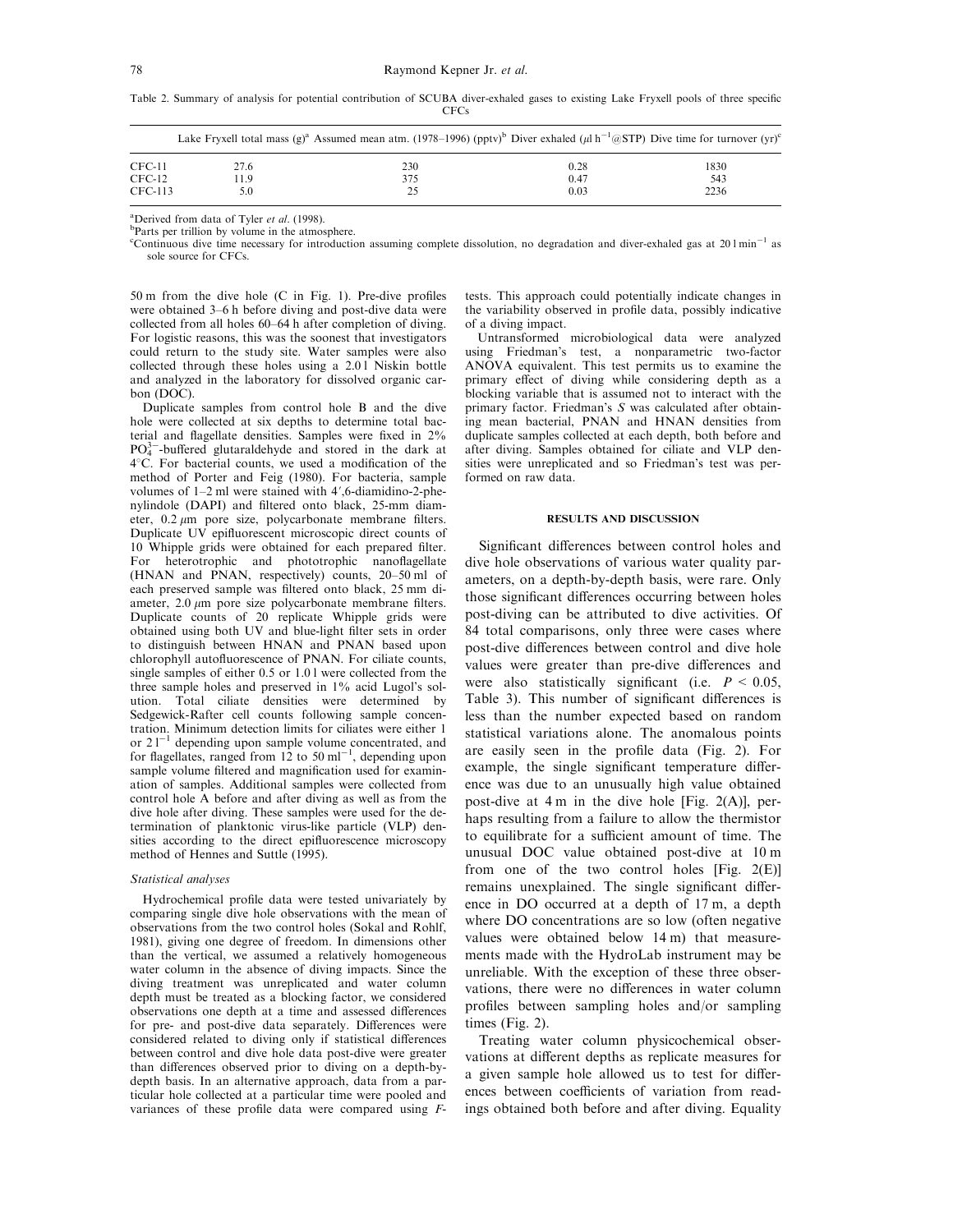Table 3. Fraction of observations, on a parameter by parameter basis, for which statistically significant differences at various levels of probability were observed. Only cases in which differences between dive hole and mean control hole observations were greater after diving than before are considered

|          | Temperature | DO   | Cond. | Salinity | pΗ  | <b>DOC</b> | Total |
|----------|-------------|------|-------|----------|-----|------------|-------|
| P < 0.20 | 5/18        | /18  | 4/18  | 0/18     | 1/6 | 2/6        | 13/84 |
| P < 0.10 | 4/18        | 1/18 | 2/18  | 0/18     | 1/6 | 2/6        | 10/84 |
| P < 0.05 | /18         | 18'  | 0/18  | 0/18     | 0/6 | 1/6        | 3/84  |

of variance tests were used to compare the variability obtained in the three sample holes both before and after diving. For all variables tested (i.e. temperature, DO, conductivity, salinity, DOC and pH) variances between holes were not significantly different (all *F*-test *P*-values  $> 0.20$ ) either before or after diving. Maximum variability between the three sample holes decreased insignificantly ( $P$ 's > 0.20) after diving in the cases of DO, conductivity and pH and increased insignificantly ( $P$ 's  $> 0.20$ ) in the cases of temperature, salinity and DOC. This even split in the variance responses of our measured parameters would be expected due to chance alone and in the absence of any significant impact.

Biological data also failed to indicate any impact of diving. Total bacterial densities were statistically indistinguishable (Friedman's  $S = 1.00$ , df=3,  $P = 0.801$ , between hole B and C, both before and after diving  $[Fig. 3(A)]$ . The same conclusion was reached based upon our analyses of planktonic PNAN, HNAN, ciliate, and VLP distributions at holes A, B and C (Table 4). Microbial profile data therefore indicated that there was no significant difference among sampling hole/sampling time combinations. As with hydrochemical data, there appeared to be no impact of diving on the distribution of organisms within the water column of Lake Fryxell.

Based upon our comparisons of single observations with mean control values, we found that the number of observations for which statistically significant differences were observed was negligible. We are familiar with the argument that statistical significance can not be equated with biological significance and also realize that potentially sensitive parameters remain unmeasured. Additionally, socalled indirect effects, far removed in space (i.e.  $>100 \text{ m}$ ) and/or time (i.e.  $>60 \text{ h}$ ) from the actual dive activity, have not and likely can not be experimentally assessed. This is true not only for diving effects, but also for the effects of other human activities in this relatively pristine region.

Nevertheless, evidence from our field survey indicates that there is no substantial impact of diving on measured parameters at the spatiotemporal scale considered in this study.

To date, there is no evidence of any cumulative or chronic impact on water quality due to research diving. Divers first entered Lake Fryxell during the 1978±1979 austral summer. Since then, United States Antarctic Program (USAP) participants have made dives in the lake during eight of the past 18 field seasons. We estimate that divers have spent a total of  $150-200$  h in the waters of Lake Fryxell during this time. This has amounted to approximately 10 h  $yr^{-1}$  of diving since diving began. As has been described, Lake Fryxell remains both thermally and chemically stratified, with water chemistry profiles remaining broadly similar over the past 35 yr (e.g. see data in Angino et al., 1962; Hoare et al., 1965; Lawrence and Hendy, 1985; Torii, 1994; Spigel and Priscu, 1998). Minor differences in pre- and post-1978 hydrochemical profiles appear to be as much a result of differences in measurement techniques and changing lake surface level reference points as actual changes in water chemistry (Lyons et al., 1998a,b).

However, it has been suggested that the water columns of ice-covered, dry valley lakes are not as stable as has been previously thought. For example, the presence of CFCs in Fryxell bottom waters (Tyler et al., 1998) together with descriptions of tritium  $({}^{3}H)$  in these deeper waters (Miller and Aiken, 1996) provide evidence of deep circulation in this lake. Measurable CFCs in excess of those predicted based on molecular diffusive transport suggest that Fryxell waters may circulate on a time scale of less than 50 yr (Tyler et al., 1998). Again, this is an indication that these lakes are not static systems and that any potential diver-induced effects take place against a background of dynamic materials and energy flows.

Of further relevance to the question of diver impact, Tyler et al. (1998) have considered the

Table 4. Friedman's test results for microbial density data

| Parameter   | Comparisons    | $S_{\text{test}}$ | df |       |
|-------------|----------------|-------------------|----|-------|
| <b>PNAN</b> | all            | 10.53             |    | 0.063 |
| <b>HNAN</b> | all            | 9.01              |    | 0.110 |
| Ciliates    | all            | 8.32              |    | 0.141 |
| Bacteria    | <b>B</b> and C | 1.00              |    | 0.801 |
| <b>VLP</b>  | A and post-C   | 0.25              |    | 0.883 |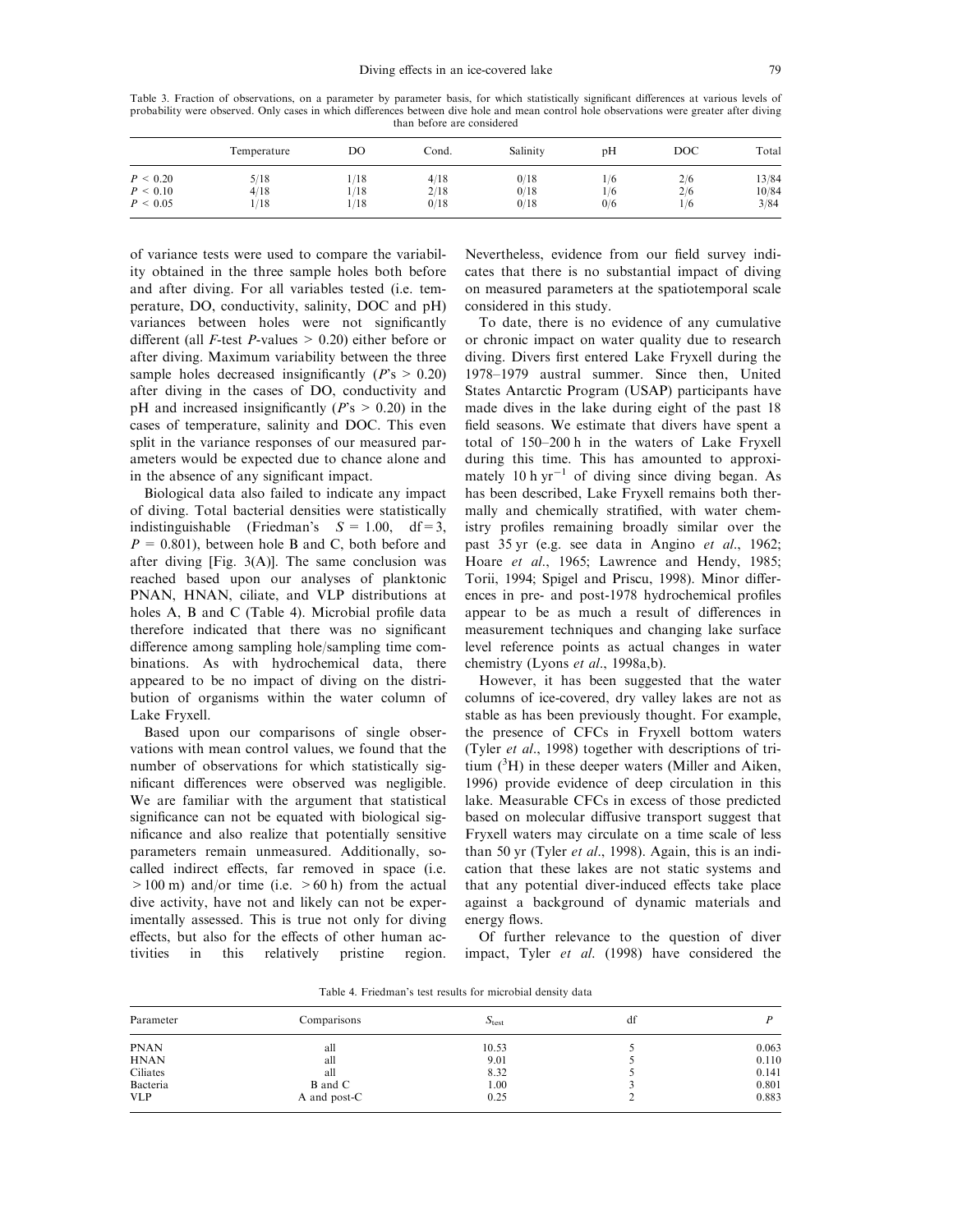

Fig. 2. (A) Temperature (Temp.), (B) dissolved oxygen (DO), (C) specific conductance (Cond.), (D) salinity,  $(E)$  dissolved organic carbon (DOC) and  $(F)$  pH profiles from a dive hole (C) and two control holes (A and B), collected 3 $-6$  h before (PRE-) and  $60-63$  h after (POST-) diving in Lake Fryxell.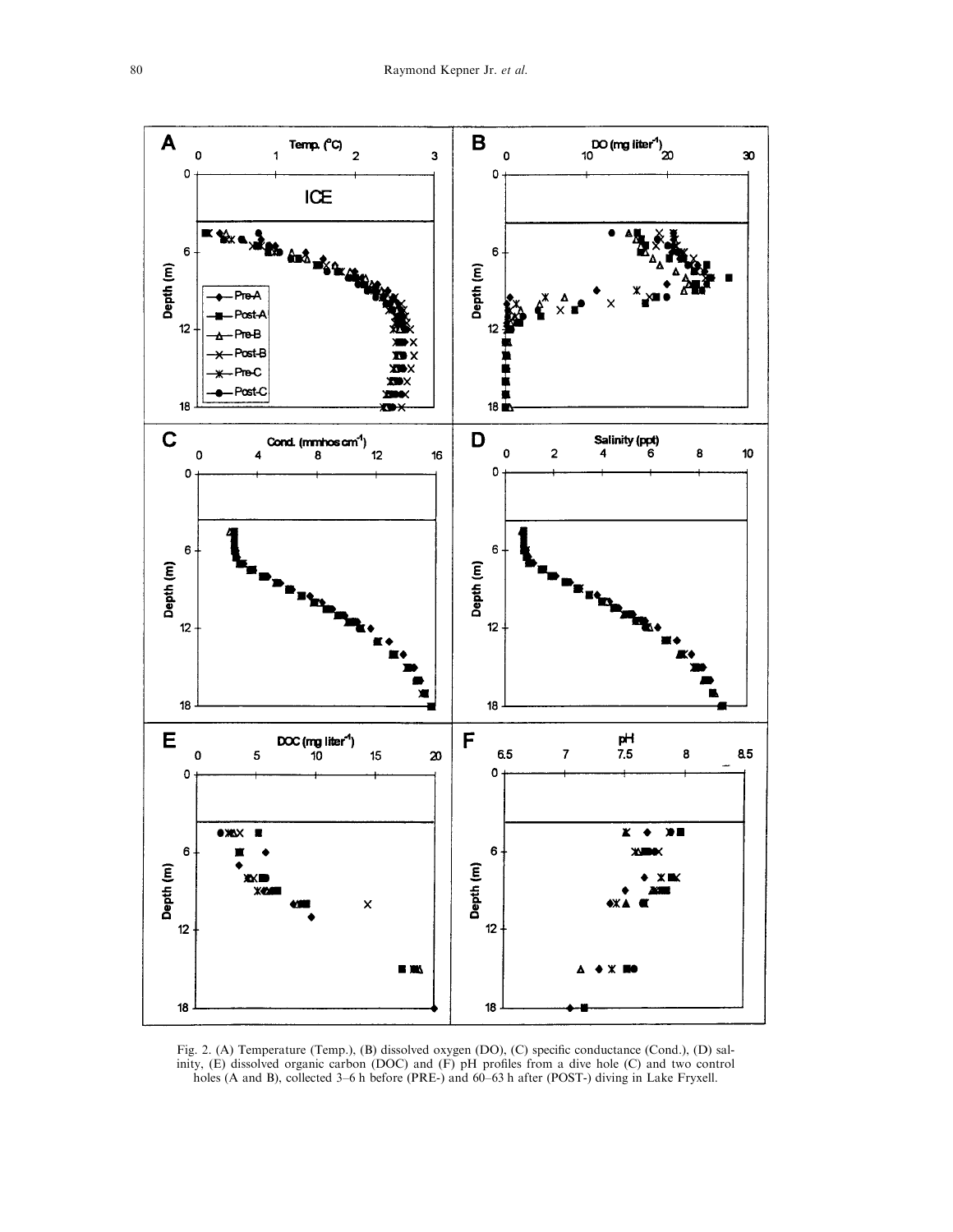

Fig. 3. Means  $(\pm S.D.)$  for total bacterial (A), PNAN (B) and HNAN (C) densities and single observations of ciliate (D) and VLP (E) densities with depth at two control (squares and triangles) and a dive access (circles) hole, both before (open symbols) and after (closed symbols) diving.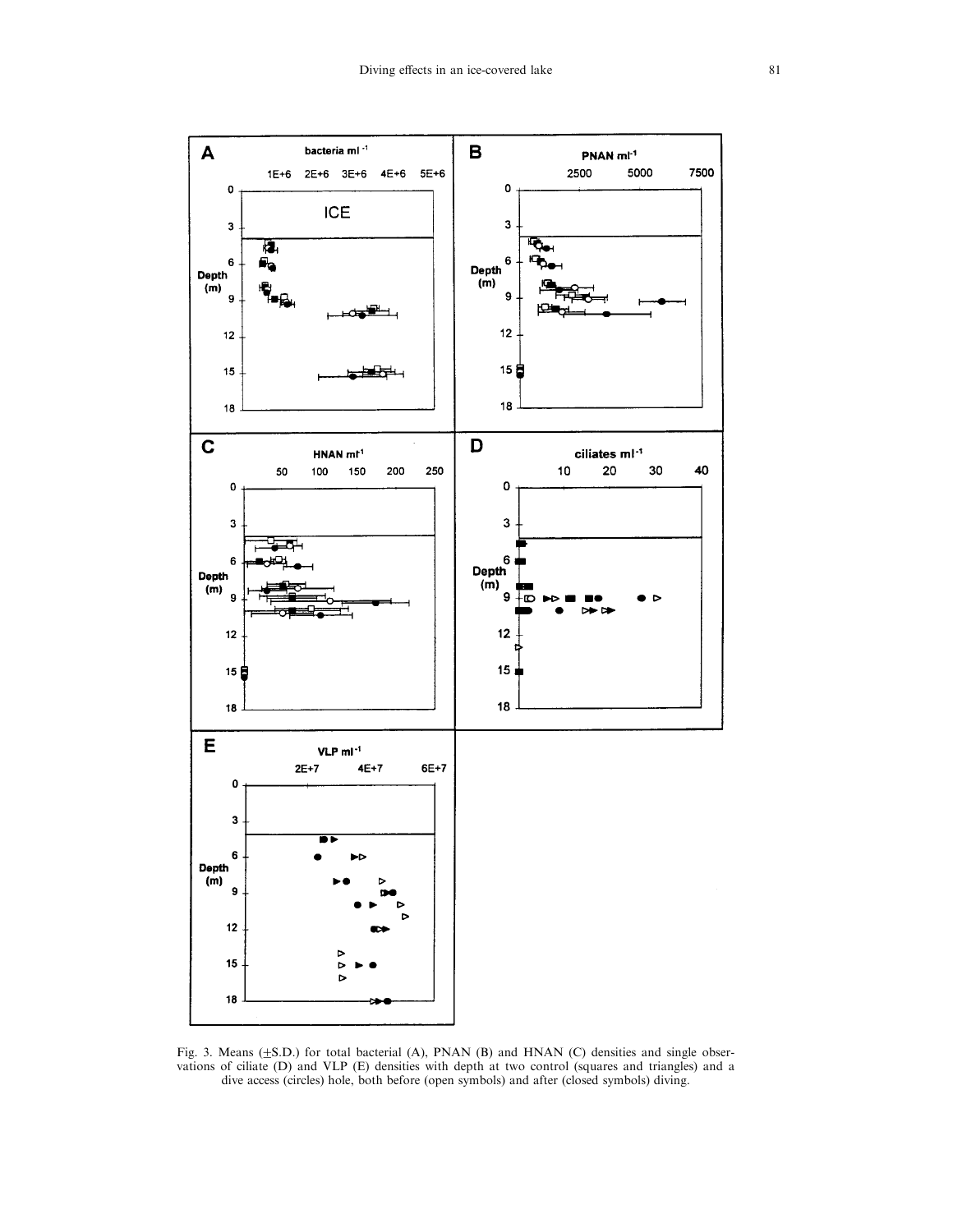possibility that deep-water CFCs in nearby Lake Hoare are a diver-introduced contaminant. Since CFC-113 rapidly increased in the atmosphere relative to other CFCs beginning in the late 1970s, diver exhalations since that time would have introduced this gas to the water column. However, the CFC-113 ratios in the water column of Lake Hoare are not those expected from modern air (Tyler et al., 1998). Taken together with our calculations for Lake Fryxell (see above), this implies that scuba activities are a negligible source of CFCs in both Hoare and Fryxell.

### **CONCLUSION**

Considering one of several of the perennially icecovered lakes of Antarctica's McMurdo Dry Valleys, our calculations indicate that the impact of diver-exhaled gases on dissolved gas (e.g. DO and CFC) concentrations in the water column is negligible. Of somewhat greater potential importance are physical mixing effects due to both diver motion and the upwelling of water due to diver-exhaled bubbles. Despite these potential limited impacts, physicochemical and biological data from this study yielded no evidence of water column disruption within 2.5 d of diving activities in Lake Fryxell.

Theoretical model results, together with field data, indicate that diving impacts on physicochemical properties and microbial distributions in a closed-basin, ice-covered lake do not occur at the spatial and temporal scales addressed in this study. Not all potentially affected parameters have been monitored, nor have all potential impacts of dive activities been addressed in this study. For example, the localized disturbance of benthic communities by diver activities has not been considered. Nevertheless, we conclude that research dives, as currently conducted, do not appear to have a longterm, large-scale impact on measured water column properties.

Based upon our theoretical analysis and typical level of diving activities, the intensity of diving required to measurably impact the water column of Lake Fryxell has not, and in all likelihood will not, occur. Data have yet to be presented which would suggest anything other than minor and transitory (i.e. short-lived and highly-localized) impacts to lakes resulting from research diving. Environmental drivers (e.g. stream inputs, wind energy) have been shown to have a much greater effect on the Lake Fryxell water column than diving. Whereas diving in dry valleys lakes has been classified as having a relatively moderate to unacceptably high level of environmental impact (Vincent, 1996), our findings indicate that research diving is best classified, both spatially and temporally, as a low to moderate impact activity.

Acknowledgements—This research was supported by

National Science Foundation grant OPP 92-11773 and National Aeronautics and Space Administration grant NAGW 1947. Antarctic Support Associates is acknowledged for valuable logistical support in the field. We thank J. Priscu for discussions regarding this research and are also indebted to S. Tyler, R. Kreidberg, G. Schladow, R. Spigel, C. McKay and R. Costello for their help with the manuscript.

#### **REFERENCES**

- Aiken G., McKnight D., Wershaw R. and Miller L.  $(1991)$  Evidence for the diffusion of fulvic acid from the sediments of Lake Fryxell, Antarctica. In Organic Substances and Sediments, ed. R. Baker, p. 75. Lewis Publishers, Chelsea, MI.
- Andersen D., Wharton Jr. R. and Squyres S. (1998) Terrigenous clastic sedimentation in antarctic dry valleys lakes. In Physical and Biogeochemical Processes in Antarctic Lakes, eds W. J. Green and E. I. Friedmann, Antarctic Research Series, Vol. 59. American Geophysical Union, Washington, DC, U.S.A., pp. 71-81.
- Angino E., Armitage K. and Tash J. (1962) Chemical stratification in Lake Fryxell, Victorialand, Antarctica. Science 138, 34-36.
- Armitage K. and House H. (1962) A limnological reconnaissance in the area of McMurdo Sound, Antarctica. Limnol. Oceanogr. 9, 36-41.
- Asaeda T. and Imberger J. (1993) Structure of bubble plumes in linearly stratified environments. J. Fluid Mech. 249, 35-57.
- Craig H., Burtner D., Wharton Jr. R. and McKay C. (1992) Oxygen supersaturation in an ice-covered antarctic lake: biological vs physical contributions. Science 255, 318±321.
- Doran P., Wharton Jr R. and Schmok J. (1997) Geophysical determination of bathymetry and morphometry of Taylor Valley lakes. Antarct. J. U.S.  $31, 198-$ 200.
- Edmonds C., Lowry C. and Pennefather J. (1995) Diving and Subaquatic Medicine, 3rd edn. Butterworth-Heinemann, Linacre House, Jordan Hill, Oxford, U.K.
- Fischer H., List E., Koh R., Imberger J. and Brooks N. (1979) Mixing in Inland and Coastal Waters. Academic Press, New York, NY.
- Goldman C. (1970) Antarctic freshwater ecosystems. In Antarctic Ecology, ed. M. W. Holdgate, p. 609. Academic Press, New York, NY.
- Green W. and Friedmann E. (1993) Physical and Biogeochemical Processes in Antarctic Lakes. In Antarctic Research Series, Vol. 59. American Geophysical Union, Washington, DC.
- Hawes I. (1983) Turbulence and its consequences for phytoplankton development in two ice covered Antarctic lakes. Br. Antarct. Surv. Bull.  $60, 69-81$ .
- Henderson R., Prebble W., Hoare R., Popplewell K., House D. and Wilson A. (1965) An ablation rate for Lake Fryxell, Victoria Land, Antarctica. J. Glaciol. 6, 129±133.
- Hennes K. and Suttle C. (1995) Direct counts of viruses in natural waters and laboratory cultures by epifluorescence microscopy. Limnol. Oceanogr. 40, 1050-1055.
- Hoare R., Popplewell K., House D., Henderson R., Prebble W. and Wilson A. (1965) Solar heating of Lake Fryxell, a permanently ice covered antarctic lake. J. Geophys. Res. 70, 1555-1558.
- Hood E., Howes B. and Jenkins W. (1998) Dissolved gas dynamics in perennially ice-covered Lake Fryxell, Antarctica. Limnol. Oceanogr. 43, 265-272.
- Imberger J. and Hamblin P. (1982) Dynamics of lakes,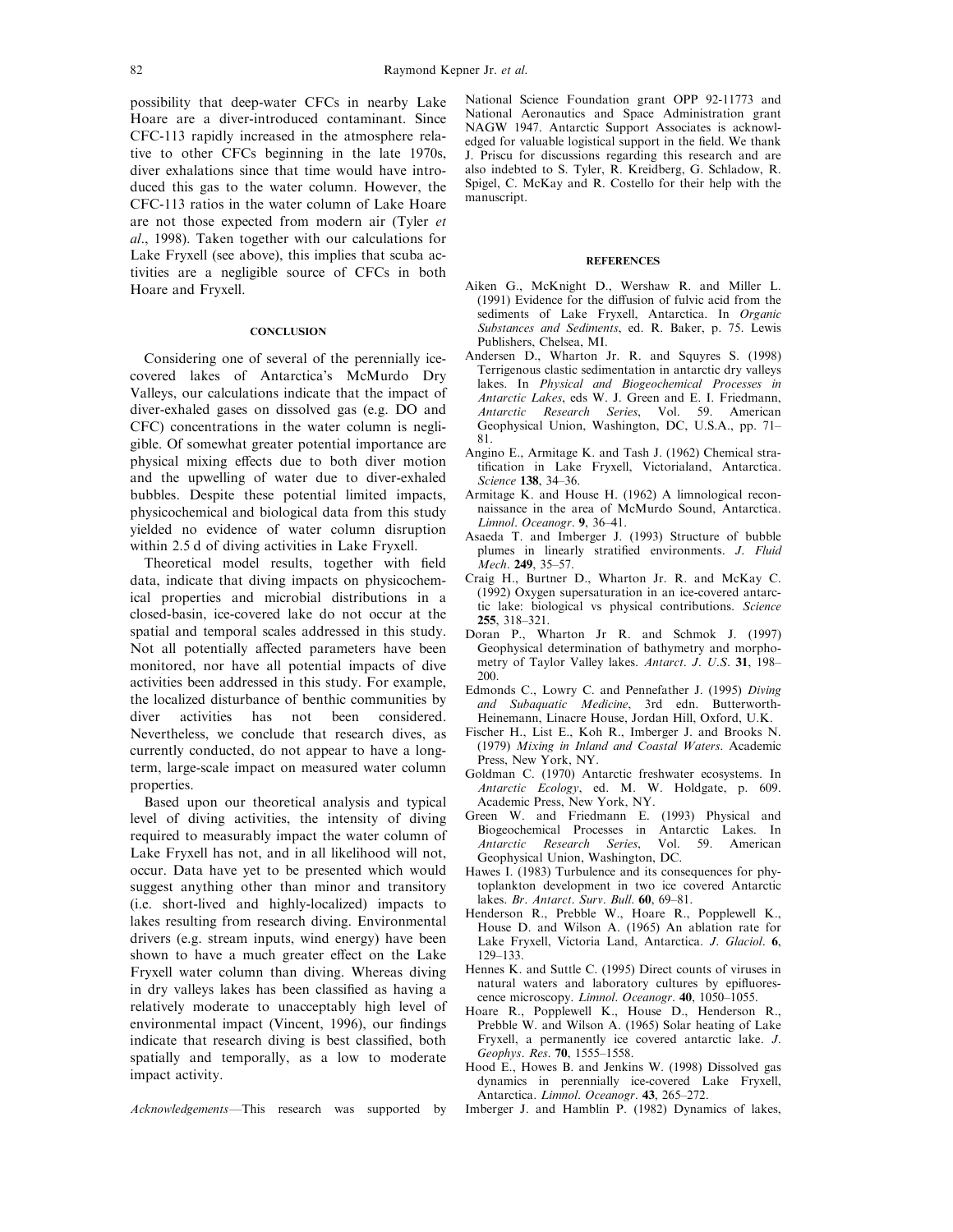reservoirs and cooling ponds. Annu. Rev. Fluid Mech. 14, 153±187.

- Imboden D. and Wüest A. (1995) Mixing mechanisms in lakes. In Physics and Chemistry of Lakes, 2nd edn, eds A. Lerman, D. Imboden and J. Gat, p. 83. Springer-Verlag, Berlin, Germany.
- Jezek K. and Tipton-Everett L. (1995) Managing the antarctic environment: from observations to policy. A workshop report. BPRC Report No. 12. Byrd Polar Research Center, The Ohio State University, Columbus, OH.
- Kepner Jr. R. and Wharton Jr. R. (1996) McMurdo LTER: characterization of protozoan communities in lakes Hoare and Fryxell utilizing artificial substrates. Antarct. J. U.S. 31, 201-202.
- Lawrence M. and Hendy C. (1985) Water column and sediment characteristics of Lake Fryxell, Taylor Valley, Antarctica. N.Z. J. Geol. Geophys. 28, 543-552.
- Laybourn-Parry J., James M., McKnight D., Priscu J., Spaulding S. and Shiel R. (1997) The microbial plankton of Lake Fryxell, Southern Victoria Land, Antarctica during the summers of and 1994. Polar Biol. 17, 54-61.
- Lemckert C. and Imberger J. (1993) Energetic bubble plumes in arbitrary stratification. J.  $Hydr$ . Eng. 119,  $680 - 703.$
- Lerman A. (1988) Geochemical Processes in Water and Sediment Environments. John Wiley & Sons, New York, NY.
- Lizotte M., Sharp T. and Priscu J. (1996) Phytoplankton dynamics in the stratified water column of Lake Bonney, Antarctica. I. Biomass and productivity during the winter-spring transition. *Polar Biol.* 16, 155-162.
- Lyons W. B., Tyler S., Wharton Jr R., McKnight D. and Vaughn B. (1998a) A late Holocene desication of Lake Hoare and Lake Fryxell, McMurdo Dry Valleys, Antarctica. Antarct. Sci. 10, 247-256.
- Lyons W. B., Welch K., Neumann K., Toxey J., McArthur R., Williams C., McKnight D. and Moorhead D. (1998b) Geochemical linkages among glaciers, streams and lakes within the Taylor Valley, Antarctica. In The McMurdo Dry Valleys of Antarctica: a Cold Desert Ecosystem, ed. J. Priscu, Antarctic Research Series, Vol. 72, pp. 77-92.
- Miller L. and Aiken G. (1996) Effects of glacial meltwater inflows and moat freezing on mixing in an ice-covered antarctic lake as interpreted from stable isotope and tritium distributions. Limnol. Oceanogr. 41, 966-976.
- Ozmidov R. (1965) On the turbulent exchange in a stable stratified ocean. Izv. Atmos. Oceanic Phys. 1, 493-497.
- Parker B., Simmons Jr G., Love F. G., Wharton Jr. R. and Seaburg K. (1982) Removal of organic and inorganic matter from Antarctic lakes by aerial escape of blue-green algal mats. J. Phycol. 18, 72-78.
- Porter K. and Feig Y. (1980) The use of DAPI for identifying and counting aquatic microflora. Limnol. Oceanogr. 25, 943-948.
- Priscu J., Downes M. and McKay C. (in press) Extreme supersaturation of nitrous oxide in a poorly-ventilated antarctic lake. Limnol. Oceanogr..
- Quay P. (1977) An experimental study of turbulent diffusion in lakes. Ph.D. thesis, Columbia University.
- Sarich A. and Chatterton H. (1984) Hydrodynamic resistance tests on a SCUBA diver. In Oceans '84 Conference Record, Vol. 2, pp. 532-534. Marine Technology Society, Washington, DC.
- Schladow S. (1992) Bubble plume dynamics in a stratified medium and the implications for water quality amelioration in lakes. Water Resour. Res.  $28$ , 313-321.
- Schladow S. and Fisher I. (1995) The physical response of temperate lakes to artificial destratification. Limnol. Oceanogr. 40, 359-373.
- Sokal R. and Rohlf F. (1981) Biometry, 2nd edn. W.H. Freeman and Co, Chicago, IL.
- Spigel R. and Priscu J. (1998) Physical limnology of the McMurdo Dry Valley lakes. In The McMurdo Dry Valleys of Antarctica: a Cold Desert Ecosystem, ed. J. Priscu, Antarctic Research Series, Vol. 72. American Geophysical Union, Washington, DC, U.S.A., pp. 153-187.
- Sterba J. (1990) Oxygen consumption during underwater fin swimming wearing dry suits. US Navy Experimental Diving Unit, Report No. 11-90. Panama City, FL.
- Torii T. (ed.) (1994) Japanese Geochemical Data in the McMurdo Dry Valleys and on Ross Island, Antarctica. Japanese Antarctic Research Expedition Data Report No. 199. National Institute of Polar Research, Tokyo, Japan.
- Tyler S., Cook P., Butt A., Thomas J., Doran P. and Lyons W. B. (1998) Evidence of deep circulation in two perennially ice-covered antarctic lakes. Limnol. Oceanogr. 43, 625-635.
- Vincent W. (1981) Production strategies in Antarctic inland waters: phytoplankton eco-physiology in a permanently ice-covered lake. Ecology 62, 1215-1224.
- Vincent W. (ed.) (1996) Environmental Management of a Cold Desert Ecosystem: the McMurdo Dry Valleys. USA Special Publication. Desert Research Institute, University of Nevada.
- Wharton Jr R., McKay C., Simmons Jr G. and Parker B. (1986) Oxygen budget of a perennially ice-covered Antarctic dry valley lake. Limnol. Oceanogr. 31, 437-443.
- Wharton Jr. R., McKay C., Mancinelli R. and Simmons Jr. G. (1987) Perennial  $N^2$  supersaturation in an antarctic lake. Nature 325, 343.
- Wharton Jr. R., McKay C., Clow C., Andersen D., Simmons Jr. G. and Love F. G. (1992) Changes in ice cover thickness and lake level of Lake Hoare, Antarctica: implications for local climatic change. J. Geophys. Res. 97, 3503-3513.
- Wharton Jr. R., McKay C., Clow C. and Andersen D. (1993) Perennial ice covers and their influence on antarctic lake ecosystems. In Physical and Biogeochemical Processes in Antarctic Lakes, eds W. J. Green and E. I. Friedmann, Antarctic Research Series, Vol. 59. American Geophysical Union, Washington, DC, U.S.A., pp. 53-70.

# APPENDIX A. IMPROVED DERIVATION OF EQUIVALENT LINEAR STRATIFICATION

The goal of this appendix is to refine Lemckert and Imberger's (1993) method of extending the double annular bubble plume model to non-linear density stratifications. In particular, we introduce a more consistent definition of potential energy and derive a form of the model linear density distribution that is more general and, we believe, better able to produce an accurate equivalent linear strati fication.

The necessity of arriving at an equivalent linear stratification arises from how the buoyancy frequency is defined in annular plume models (e.g. see Schladow, 1992; Asaeda and Imberger, 1993; Lemckert and Imberger, 1993), in which

$$
N = \left(-\frac{g}{\rho'}\frac{\Delta\rho}{\Delta z}\right)^{1/2} \tag{A.1}
$$

where  $\rho'$  is some characteristic density of the water column and  $(\Delta \rho / \Delta z)$  is the density gradient that is required to be a constant. Lemckert and Imberger's extension involves calculating the potential energy per unit area of the water column with respect to the surface,  $U_{surface} = \int_0^h g \rho(z) dz$ , where  $\rho(r)$  is the depth-dependent density function for a non-linear stratification; a value for